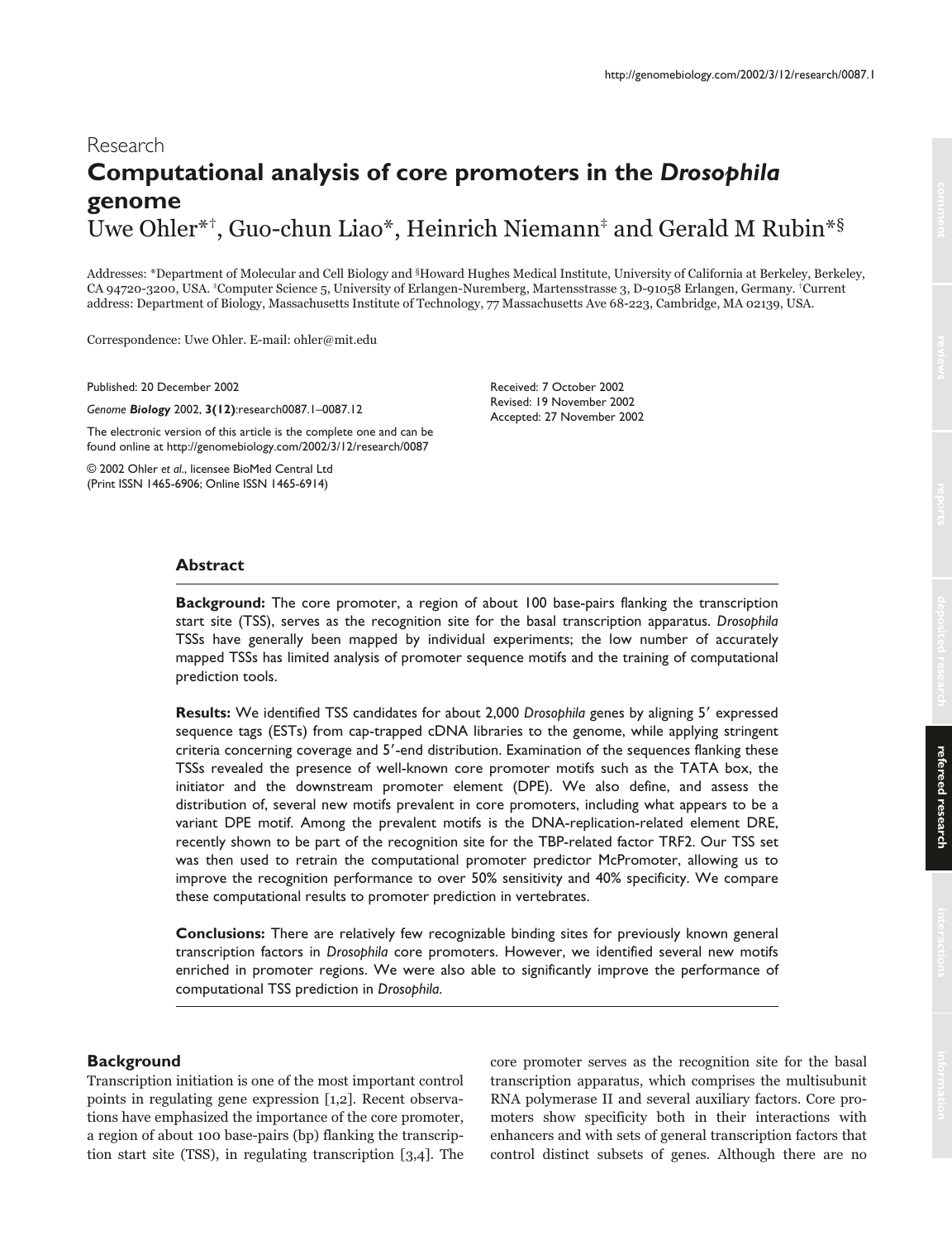known DNA sequence motifs that are shared by all core promoters, a number of motifs have been identified that are present in a substantial fraction. The most familiar of these motifs is the TATA box, which has been reported to be part of 30-40% of core promoters [5].

Prediction and analysis of core promoters have been active areas of research in computational biology [6], with several recent publications on prediction of human promoters [7-10]. In contrast, prediction of invertebrate promoters has received much less attention and has focused almost exclusively on Drosophila. Reese [11] described the application of time-delay neural networks, and in our previous work [12] we used a combination of a generalized hidden Markov model for sequence features and Gaussian distributions for the predicted structural features of DNA. Structural features were also examined by Levitsky and Katokhin [13], but they did not present results for promoter prediction in genomic sequences.

As with computational methods for predicting the intronexon structure of genes [14], the computational prediction of promoters has been greatly aided by cDNA sequence information. However, promoter prediction is complicated by the fact that most cDNA clones do not extend to the TSS. Recent advances in cDNA library construction methods that utilize the 5'-cap structure of mRNAs have allowed the generation of so-called 'cap-trapped' libraries with an increased percentage of full-length cDNAs [15,16]. Such libraries have been used to map TSSs in vertebrates by aligning the 5'-end sequences of individual cDNAs to genomic DNA [17,18]. However, it is estimated that even in the best libraries only 50-80% of cDNAs extend to the TSSs [16,19], making it unreliable to base conclusions on individual cDNA alignments.

We describe here a more cautious approach for identifying TSSs that requires the 5' ends of the alignments of multiple, independent cap-selected cDNAs to lie in close proximity. We then examine the regions flanking these putative TSSs, the putative core promoter regions, for conserved DNA sequence motifs. We also use this new set of putative TSSs to retrain and significantly improve our previously described probabilistic promoter prediction method. Finally, we report the results of promoter prediction on whole Drosophila melanogaster chromosomes, and discuss the different challenges of computational promoter recognition in invertebrate and vertebrate genomes.

## **Results and discussion**

# **Selection of expressed sequence tag (EST) clusters to determine transcription start sites**

Stapleton et al. [20] report the results of aligning 237,471 5 EST sequences, including 115,169 obtained from captrapped libraries, on the annotated Release 2 sequence of the D. melanogaster genome. They examined these alignments for alternative splice forms and grouped them into 16,744

clusters with consistent splice sites, overlapping 9,644 known protein-encoding genes. We applied the following set of criteria to select those 5' EST clusters most likely to identify TSSs. Clusters were required to either overlap a known protein-coding gene or have evidence of splicing. One of the three most 5' ESTs in the cluster had to be derived from a cap-trapped library. In some cases, disjoint clusters overlap the annotation of a single gene; here, we only considered the most 5' cluster. We required the distance to the next upstream cluster to be greater than 1 kb. This requirement, together with the selection of only the most 5' cluster, leads to the selection of only one start site per gene. By doing so, we minimize the erroneous inclusion of ESTs which are not fulllength, but also exclude alternative start sites or start sites of genes with overlapping transcript. Because the  $5'$  ends of ESTs derived from full-length cDNAs are expected to lie in a narrow window at the TSS, we required that the 5' ends of at least three ESTs fall within an 11-bp window of genomic sequence, and that the number of ESTs whose 5' ends fall within this window comprise at least 30% of the ESTs in the cluster. With a single EST we cannot be sure to have reached the true start site, even if it was generated by a method selecting for the cap site of the mRNA [17,19]; with a cluster of ESTs within a small range, we can be more confident that we have defined the actual TSS. By requiring selected clusters to have at least three ESTs we are, however, introducing a bias against genes with low expression levels. The requirement that  $30\%$  or more of the  $5'$  ESTs in a cluster terminate within the 11-bp window was introduced because, for large EST clusters, a simple numerical requirement is insufficiently stringent.

We identified a total of 1,941 clusters, representing about 14% of annotated genes, which met all of the above criteria. Table 1 shows how the numbers of selected clusters varies when we change a single parameter specified in the requirement for distance to next upstream cluster and the requirement that the 5' ends of at least three ESTs fall in a specified window of sequence to a higher or lower value, leaving the other selection requirements constant. Not surprisingly, the most sensitive criterion by far is the window size. A large number of clusters show slightly different 5' ends, which was also observed by other large-scale full-length cDNA projects [17,18]. At the moment, it is an open question how much of this variation is a result of incomplete extension to the 5' end during library construction or an indication of a larger than expected variation in the transcription initiation process. The most 5' EST of each selected cluster, along with its corresponding genomic location, is presented in Supplementary Table 1 in the additional data files available with this paper online (see Additional data files).

We defined the start of the most  $5'$  EST in each of the  $1,941$ clusters as the predicted TSS and refer to this as position +1 in the analyses reported below. We extracted the genomic sequences from 250 bp upstream to 50 bp downstream of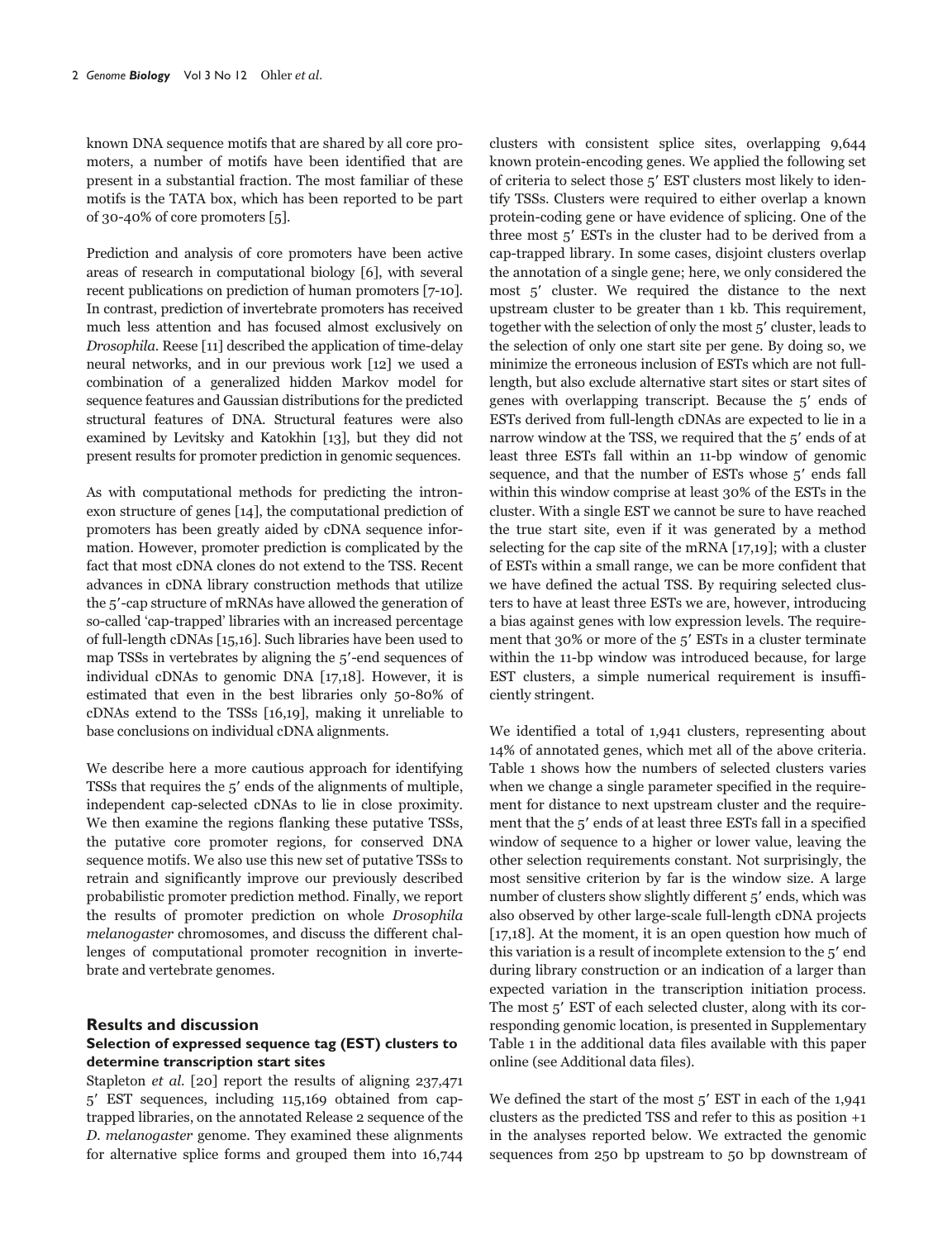#### **Influence of the parameter values on the number of selected clusters**

| Value | Number of<br>clusters |
|-------|-----------------------|
| 0     | 1,997                 |
| 2,000 | 1,852                 |
| 21    | 2,691                 |
| 16    | 2,321                 |
| 6     | 1,597                 |
| ı     | 865                   |
| 20    | 2,008                 |
| 40    | 1.770                 |
|       |                       |

The default values are distance, 1,000 bp; window, 11 bp; percentage, 30. The table shows how the number of 1,941 selected clusters varies when one of the parameters is set to a lower or higher value, leaving the others at the default.

each of these sites as a set of putative proximal promoter regions to compare with previous collections of promoters, to identify possible core promoter motifs, and to use as training set for computational promoter prediction. To study the motifs in core promoters with more sensitivity, we also carried out analyses on subsequences from -60 to +40.

# **Comparison with previous collections of core promoters**

Two small collections of curated Drosophila TSSs have been assembled previously on the basis of information carefully extracted from the literature. The Drosophila Promoter Database (DPD) was the set of 247 TSSs used to train earlier computational promoter finding systems such as NNPP [11] and McPromoter [12]. This DPD was assembled by combining Drosophila promoters in the Eukaryotic Promoter Database release 63 [21], and a set of promoters extracted according to similar criteria [22]. The second set was the Drosophila Core Promoter Database (CPD [5]) with 205 start sites.

To assess the quality of our inferred TSSs, we aligned the 1,941 300 bp sequences against sequences flanking the TSSs in the DPD and CPD using BLAST [23]. The derivation of our TSS set, which corresponds to just over 14% of all Drosophila genes, did not depend on the scientific literature and thus we expect it to be largely non-overlapping with the DPD and CPD sets. It was therefore not surprising that of the 247 core promoter regions in the DPD, only 44 (18%) could be aligned to those in our set. The positions of the TSSs in 28 of these alignments differed by less than 10 bp and are considered identical for our purposes; in five cases, the DPD entries lie more than 10 bp upstream, and in 11 cases, a newly derived putative TSS was more than 10 bp 5 of the corresponding TSS in the DPD. Of the 205 core promoter regions in the CPD, 32 sites (16%) belonging to

30 genes could be aligned successfully; in 21 out of 30 cases, the difference was again smaller than 10 bp, in six cases, a CPD entry was more 5', in three cases a newly derived TSS. This simple assessment suggests that our new set of putative TSSs is of similar accuracy to the DPD and CPD. However, our set is eight times larger, containing the predicted TSS for one in seven Drosophila genes.

# **Identification of over-represented sequence motifs in core promoters**

Core promoters are known to contain binding sites for proteins important for transcription initiation, and our first analysis of the sequence content of our set of 1,941 core promoters was to assess the representation of two well-established core promoter sequence motifs, the initiator (Inr) and the TATA box. We used the CPD consensus strings for the Drosophila Inr and TATA box, TCA(G/T)T(C/T) and TATAAA, respectively [5], permitting up to one mismatch. A search with these consensus strings in random sequences of equal length would result in a frequency of 29.3% for the initiator and 11.6% for the TATA box. Of the CPD promoters, 67.3% have a match to the Inr consensus in the region from -10 to +10 and 42.4% have a TATA box in the region from -45 to -15. We observed that 62.8% of our core promoters had a match to the Inr consensus in the -10 to +10 interval, an almost identical fraction as observed for the CPD. However, we observed a frequency for the TATA box consensus of 28.3%, only about two-thirds of the frequency observed in the CPD; extending the region over which we allowed matches to -60 to -15 only increased the frequency to 33.9%.

We next looked for over-represented motifs using the MEME system to analyze the core promoter regions from -60 to +40 on the leading strand ([24,25] and see Materials and methods). MEME uses the iterative expectation-maximization algorithm to identify conserved ungapped blocks in a set of query sequences, and delivers weight matrix models of the found non-overlapping motifs. The 10 most statistically significant motifs found by this method are listed in Table 2, and their location distributions within the sequences that MEME used in its alignments are shown in Figure 1. Well-known motifs such as the TATA box and Inr are readily found (the third and fourth most significant motifs in Table 2). These motifs are known to have largely fixed locations relative to the TSS, and the tight distribution in the locations of the motifs we observe (Figure 1) implies that the TSSs in our core promoter set have been accurately mapped. Motif 9 matches the previously derived downstream promoter element (DPE) consensus  $(A/G)G(A/T)(C/T)GT$ , but Figure 1 suggests a second, distinct, DPE (motif 10).

From the location distribution it is apparent that motif 1 is preferentially found close to the TSS, although not as tightly localized as the Inr motif. Motif 2, which shows a broad spatial distribution within the core promoter regions, corresponds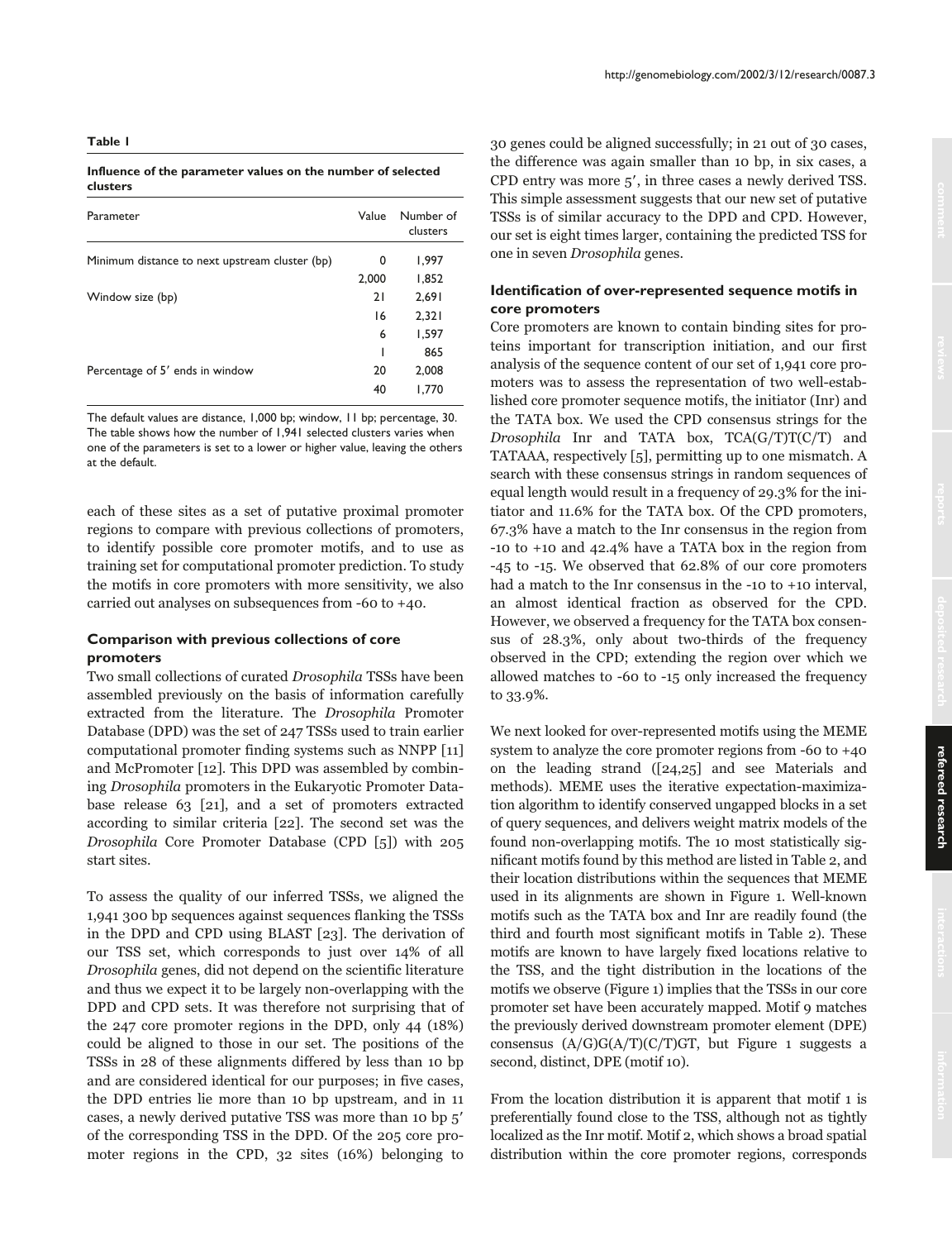| The ten most significant motifs in the core promoter sequences from -60 to +40, as identified by the MEME algorithm |                                                                      |             |                        |        |            |
|---------------------------------------------------------------------------------------------------------------------|----------------------------------------------------------------------|-------------|------------------------|--------|------------|
| Motif                                                                                                               | Pictogram                                                            | <b>Bits</b> | Consensus              | Number | E value    |
| $\mathsf{I}$                                                                                                        | <b>GICACACT</b><br><u>lij</u>                                        | 15.2        | <b>YGGTCACACTR</b>     | 311    | $5.1e-415$ |
| $\overline{2}$<br><b>DRE</b>                                                                                        | GU<br>AA   <br><sup>-C</sup> LA <u>I</u><br><b>AGGI</b><br><b>GA</b> | 13.3        | <b>WATCGATW</b>        | 277    | $1.7e-183$ |
| 3<br><b>TATA</b>                                                                                                    |                                                                      | 13.2        | <b>STATAWAAR</b>       | 251    | 2.1e-138   |
| $\overline{4}$<br><b>INR</b>                                                                                        | $\frac{1}{6}$                                                        | 11.6        | <b>TCAGTYKNNNTYNR</b>  | 369    | $3.4e-117$ |
| 5                                                                                                                   | <b>AAACAGCTGT</b>                                                    | 15.2        | <b>AWCAGCTGWT</b>      | 125    | 2.9e-93    |
| 6                                                                                                                   |                                                                      | 15.1        | KTYRGTATWTTT           | 107    | $1.9e-62$  |
| $\overline{7}$                                                                                                      | ।<br>।<br>दुर्ग                                                      | 12.7        | <b>KNNCAKCNCTRNY</b>   | 197    | $1.9e-63$  |
| 8                                                                                                                   |                                                                      | 14.7        | <b>MKSYGGCARCGSYSS</b> | 82     | $5.1e-29$  |
| 9<br><b>DPE</b>                                                                                                     |                                                                      | 15.4        | <b>CRWMGCGWKCGGTTS</b> | 56     | $1.9e-12$  |
| $\overline{10}$                                                                                                     | G                                                                    | 15.3        | <b>CSARCSSAACGS</b>    | 40     | 8.3e-9     |

We show the identified motifs in pictogram representation, where the height of letters corresponds to their frequencies relative to the single-nucleotide background used when running MEME. The information content in bits is also calculated with respect to this background. The consensus sequence represents only the highly conserved part of each motif, using the IUPAC code for ambiguous nucleotides. The number of occurrences refers to the sequences that MEME decided to use to build each motif model. The E-value refers to the probability that a motif of the same width is found with equally or higher likelihood in the same number of random sequences having the same single-nucleotide frequencies as our promoter set.

to the target of the DNA replication-related-element binding factor (DREF). At the same time our study was being carried out, DREF was interestingly found to be part of a complex with Drosophila TBP-related factor (TRF) 2 [26]. TRF2 replaces the TATA-box-binding element TBP in a distinct subset of promoters, and our data suggest that it is used in a larger fraction of promoters than previously thought.

Because different algorithms for detecting overrepresented motifs have different properties (see Materials and methods),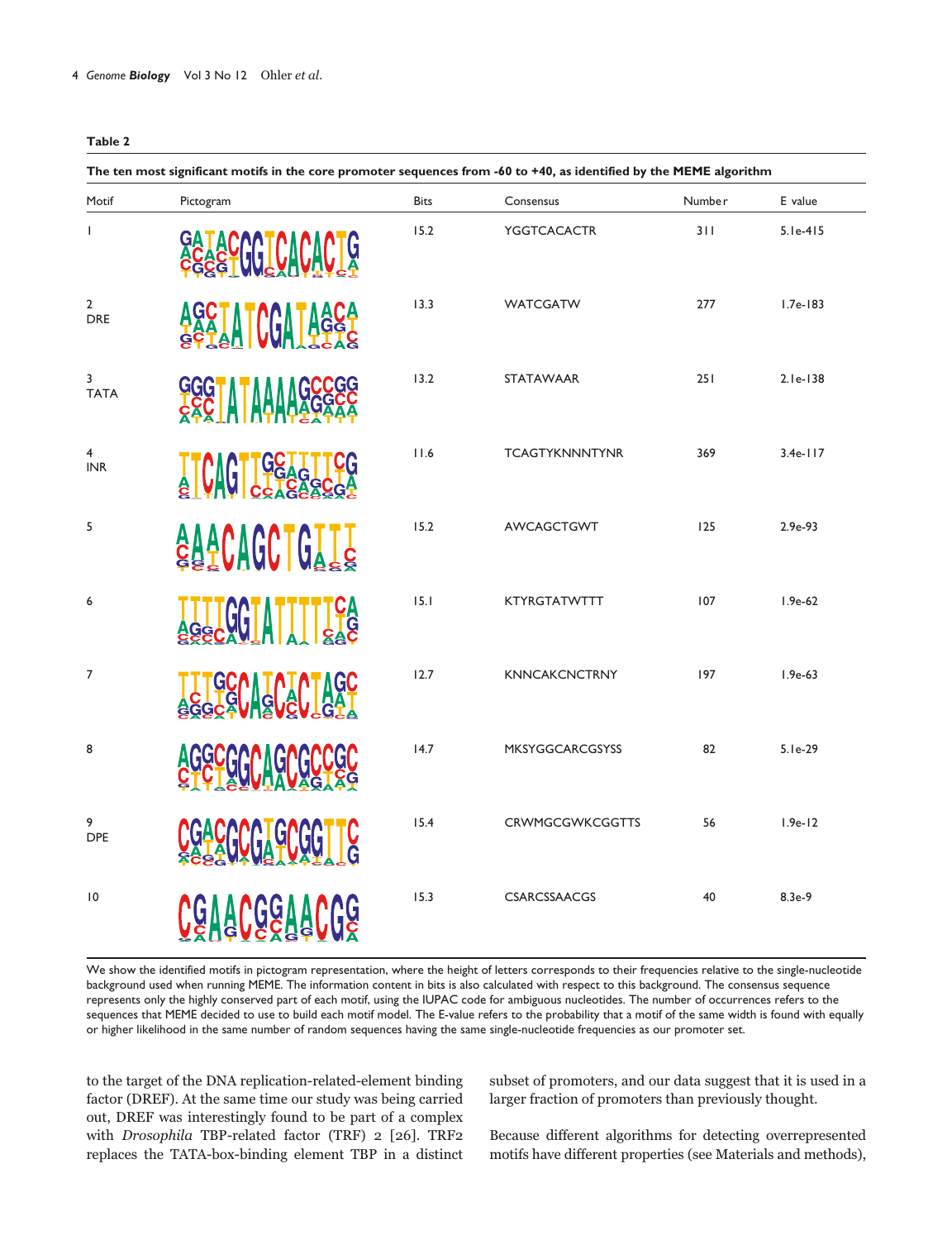

#### **Figure 1**

Positional distributions of the occurrence of the 10 most significant motifs relative to the putative transcription start site, as determined by MEME. The positions of base 1 of the motifs as given in the pictograms of Table 2 were binned in 5-bp intervals. (The numerical values plotted here are given in Supplementary Table 4 of the additional data files.)

we compared the motifs identified using a Gibbs sampling algorithm [27,28] with those identified by MEME. Gibbs sampling is non-deterministic and generally delivers different results each time it is run; therefore, the motifs that are most significant are those that are reported multiple times with high likelihood scores. We performed 100 iterations of the algorithm; each iteration was stopped after a maximum of ten motifs were reported. We sorted the resulting 986 motifs by their log-likelihood score (see [28]), which ranged from negative infinity (the logarithm of zero) to 1,353. Among the 354 motifs with scores higher than 700, we observed no motifs that were unrelated to the ten most significant motifs found by MEME (Table 2). Instead, these 354 motifs were comprised of several variants each of motifs 1-6 and 8 of Table 2; the best variant of motif 1 scored 1,353 and the best variant of the TATA box scored 742. We still consider it likely that the three motifs in Table 2 that were not also identified by Gibbs sampling are biologically meaningful. For example, motif 9, is similar in both sequence and positional restriction to the well-established DPE motif.

We were interested in determining which of the 10 motifs shown in Table 2 tend to occur together in individual promoters. We searched the core promoters with each of the 10 weight matrix models, using the program Patser ([29] and see Materials and methods). We restricted the sequence range in which the first base of the model must lie to count as a match as follows: -60 to -15 for the TATA box, -20 to +10 for the Inr, +10 to +25 for the DPE, and -60 to +25 for the other six models. Table 3 gives the percentage of hits for each separate motif, as well as the percentage of promoters containing a specific motif that also contain one of the other motifs. Some previously known dependencies are apparent; for example, DPE containing promoters very often contain an Inr motif, but rarely any of the other motifs. Other obvious correlations are a tendency for motif 6-containing promoters to also contain motif 1, and a tendency for motif 7-containing promoters to contain motif 2 (DRE). Conversely, motif 7 is rarely observed in promoters with a TATA box. There is also a large difference in the likelihood of the DPE and the DPE-like motif 10 to occur in the same promoter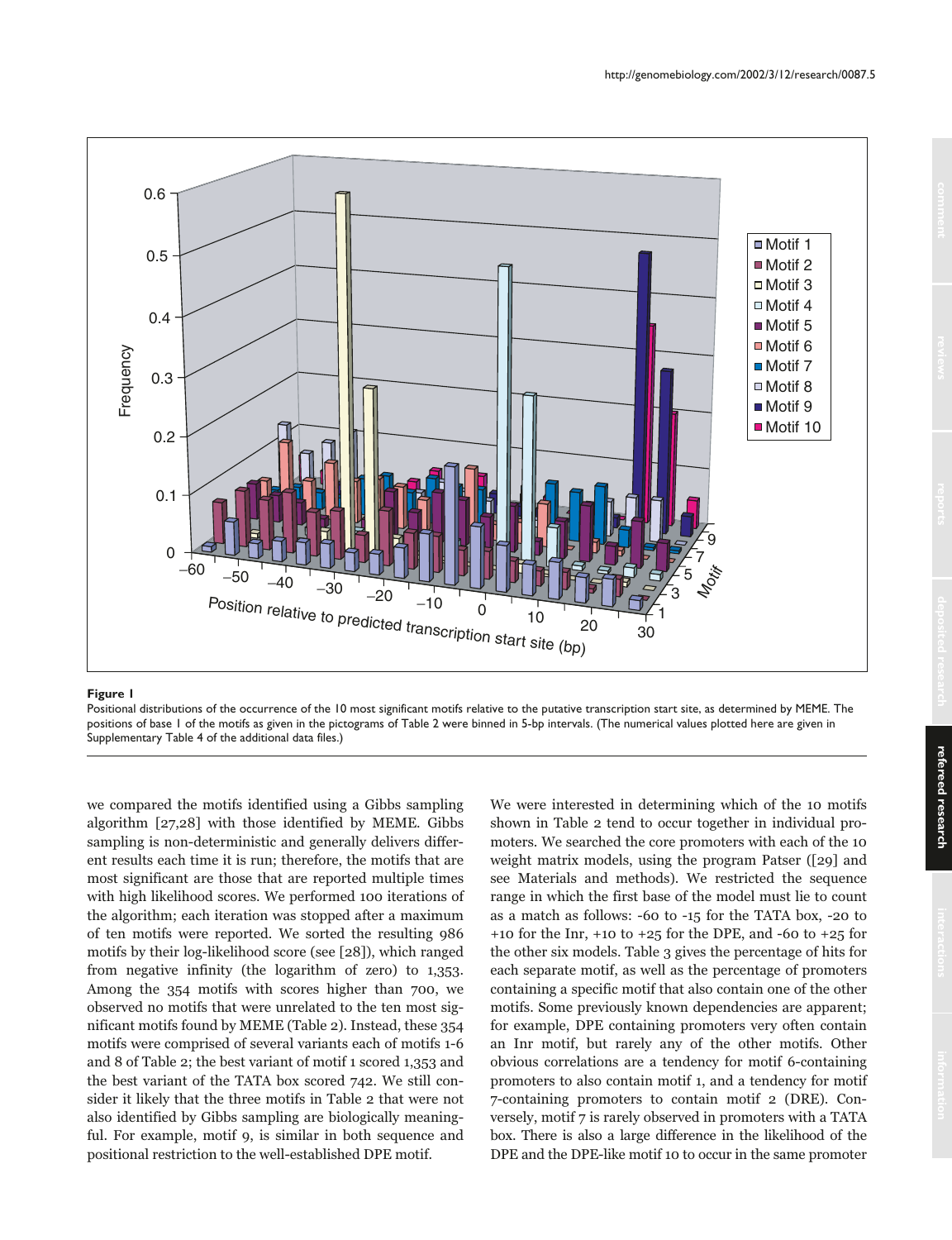#### **Frequency of occurrence of pairs of the ten most significant motifs in the same core promoter**

| Motif           | Percent of<br>promoters<br>with motif |       |                              | Percent of promoters with each motif that also containing the indicated second motif |                       |       |       |                |       |                 |       |  |
|-----------------|---------------------------------------|-------|------------------------------|--------------------------------------------------------------------------------------|-----------------------|-------|-------|----------------|-------|-----------------|-------|--|
|                 |                                       |       | $\overline{2}$<br><b>DRE</b> | 3<br><b>TATA</b>                                                                     | $\overline{4}$<br>Inr | 5     | 6     | $\overline{7}$ | 8     | 9<br><b>DPE</b> | 10    |  |
| I               | 25.1                                  | 100.0 | 21.3                         | 13.1                                                                                 | 12.7                  | 20.5  | 28.3  | 27.0           | 27.0  | 4.9             | 6.1   |  |
| $\overline{2}$  | 26.0                                  | 20.6  | 100.0                        | 14.9                                                                                 | 16.8                  | 20.0  | 4.1   | 33.1           | 19.4  | 5.7             | 6.9   |  |
| 3               | 19.3                                  | 17.1  | 20.1                         | 100.0                                                                                | 28.9                  | 13.9  | 14.4  | 12.6           | 24.9  | 4.8             | 9.4   |  |
| 4               | 26.3                                  | 2.1   | 16.6                         | 21.1                                                                                 | 100.0                 | 4.1   | 2.1   | 12.9           | 25.2  | 14.9            | 12.9  |  |
| 5               | 18.5                                  | 27.9  | 28.1                         | 14.5                                                                                 | 20.1                  | 100.0 | 14.8  | 29.2           | 30.6  | 6.7             | 8.4   |  |
| 6               | 15.8                                  | 45.1  | 23.2                         | 17.6                                                                                 | 20.3                  | 17.3  | 100.0 | 18.6           | 19.6  | 4.6             | 4.2   |  |
| 7               | 23.3                                  | 29.2  | 36.9                         | 10.4                                                                                 | 14.6                  | 23.2  | 12.6  | 100.0          | 30.3  | 4.9             | 6.0   |  |
| 8               | 23.2                                  | 29.3  | 21.8                         | 20.7                                                                                 | 28.7                  | 24.4  | 13.3  | 30.4           | 100.0 | 7.6             | 10.0  |  |
| 9               | 7.9                                   | 15.6  | 18.8                         | 11.7                                                                                 | 49.4                  | 15.6  | 9.1   | 14.3           | 22.1  | 100.0           | 8.4   |  |
| $\overline{10}$ | 8.5                                   | 18.2  | 21.2                         | 21.2                                                                                 | 40.0                  | 18.2  | 7.9   | 16.4           | 27.3  | 7.9             | 100.0 |  |

The first column lists the motifs given in Table 2. The second column shows the frequency of promoters with a hit to the corresponding weight matrix model (*p* value 1.0e-3). Each of the other columns is labeled with a motif number and the intersection of a row and column shows the frequency with which the two motifs occur in the same core promoter. We did not normalize for the different sizes of the subsets, but entries in the same column can be compared. As we set all thresholds to deliver the same false-positive rate of one in 1,000 nucleotides, we would expect 8.5% of random sequences to contain a match to motifs 1, 5-8 and 10, as the length of the sequence searched allows for 85 different alignment positions of a 15 base motif. Because the sequence windows searched for the other motifs were smaller, the expected false-positive rate was reduced to 4.5% for the TATA box, 3.0% for the Inr, and 1.5% for DPE. Note that the percentage of promoters with TATA boxes or Inr motifs is much lower when estimated using the weight matrix models and Patser than when using matches to the more degenerate consensus strings.

as the TATA box. Motif 1 is the only other motif in addition to the TATA, Inr and DPE motifs to show a marked spatial preference within the core promoter region and tends to occur near the TSS. It is therefore worth noting that there is a bias against co-occurrence of motif 1 and the Inr, suggesting that they may have similar roles in distinct subsets of promoters. Weight matrices for all 10 motifs are provided in Supplementary Table 2 of the additional data files.

To determine whether any of the motifs were enriched in promoters for genes associated with a specific function, process or cellular component, we retrieved the gene ontology (GO) terms [30] associated with the group of genes whose core promoter contained a particular motif. Even though some differences can be seen, it is too early to say whether any are biologically significant. DREF/TRF2 promoters were reported to control genes involved in DNA replication and cell proliferation, but we see no such clear restriction of promoters containing DREs. The most frequent GO terms associated with each motif are given in Supplementary Table 3 of the additional data files.

In a final experiment, we ran MEME on both strands of the entire 300-bp core promoter regions. Table 4 shows the consensus sequences of the 10 most statistically significant motifs. Note that the initiator and TATA box are no longer identified, owing to the background model and the extended sequences, but that some of the other core motifs of Table 2 are still highly statistically significant. Motif 2 of Table 4 may be related to the reverse complement of the GAGA box, which has been reported to occur in clusters of adjacent copies  $\lceil 31 \rceil$ .

# **Using the core promoter set to retrain the McPromoter TSS prediction tool**

McPromoter is a probabilistic promoter prediction system that identifies likely TSSs in large genomic sequences [12,32]. To a certain extent, the performance of such probabilistic systems can be improved by increasing the size of the training set used to estimate the system parameters. The dataset we originally used to train McPromoter consisted of only 247 promoter, 240 non-coding and 711 coding sequences. We took advantage of our new large TSS set to retrain McPromoter (see Materials and methods). We used a slightly smaller set of 1,841 promoter sequences that eliminated instances of related promoters in the 1,941 promoter set, along with a newly extracted representative set of non-promoter sequences taken from Drosophila genes (2,635 coding and 1,755 non-coding sequences). The tests we describe below document a markedly improved performance. The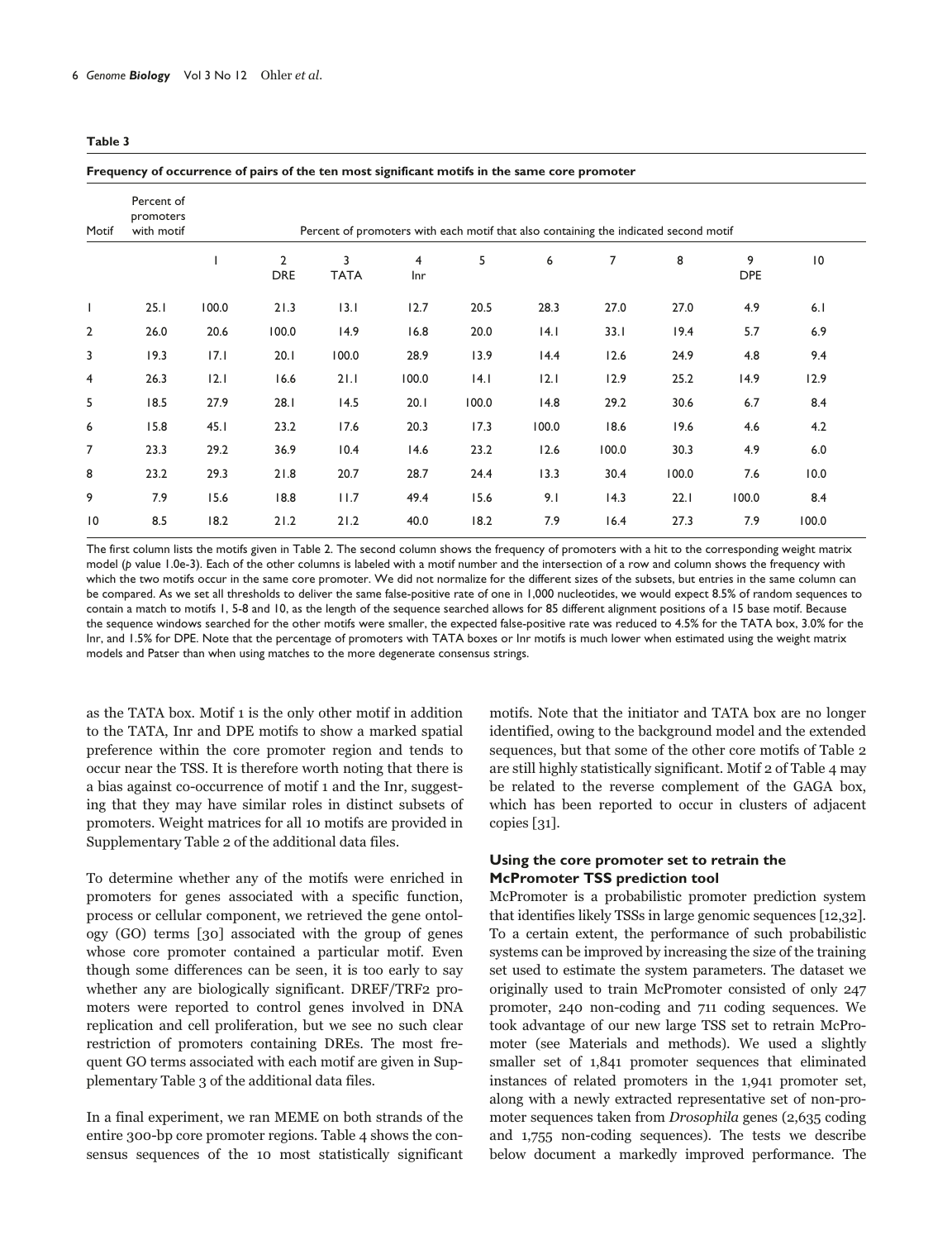**The most significant motifs in the extended promoter sequences spanning from -250 to +50, as identified by the MEME algorithm**

| Morif | Consensus              | Number of<br>sequences | $IC$ (bit) | E value      |
|-------|------------------------|------------------------|------------|--------------|
|       | YGGTCACACTR            | 391                    | 16.4       | $5.0e - 369$ |
| 2     | CKCTCTCTCKCTCTC        | 166                    | 19.1       | $1.7e-203$   |
| 3     | KCGRCGNCGRCNGCR        | 153                    | 18.5       | $L$ le-151   |
| 4     | <b>TTTKTTTWTWTWTWT</b> | 514                    | 13.8       | $1.5e-155$   |
| 5     | <b>TATCGATAR</b>       | 246                    | 15.0       | $4.4e-78$    |
| 6     | CAGCCTGWTTY            | 187                    | 15.8       | $L.5e-80$    |
| 7     | <b>STGGCAACGCYR</b>    | 104                    | 17.6       | $1.4e-55$    |
| 8     | GTGYGTGTGTGYGTG        | 106                    | 19.1       | $6.4e-96$    |
| 9     | YTGCTKYTGCYKYTG        | 58                     | 20.0       | $1.2e-39$    |
| 10    | GCGCYTWACAGCAC         | 34                     | 21.9       | $9.5e-24$    |

See Table 2 for explanation. Motif 1 corresponds to motif 1 in Table 2; motif 5 to motif 2 (DRE); motif 7 appears to be a variant of motif 8.

largest part of the improvement was due to the increase in the size of the promoter set. Cross-validation experiments in which only a subset of promoters was used suggest that additional sequences similar to those in the current set of 1,841 would not further improve the results significantly (data not shown). However, it is possible that assembling a more representative set of promoters that includes promoters from genes expressed at low levels would improve performance. It might also be useful to make training sets consisting of subsets of promoters that share combinations of motifs and use a collection of McPromoter variants each trained on a different class of core promoter.

# **Evaluating the performance of the retrained McPromoter**

#### *Analysis of the 2.9 Mb Adh region*

Table 5 shows the results of the retrained system on the test set of promoters used in the Genome Annotation Assessment Project, which consists of 92 genes annotated with the help of full-length cDNAs in the Adh region [33]. A prediction is counted as correct if it falls in the region between -500 and  $+50$  of the annotated  $5'$  end.

By comparison with another predictor for Drosophila promoters, NNPP [11], the retrained McPromoter system has 10-15 times fewer false positives, but some of this improvement simply results from the larger training set and not from differences in the underlying algorithm. When McPromoter was trained on the same, smaller, dataset as NNPP, the reduction in false positives was only about three- to sixfold (data not shown; for details see [34]). The McPromoter system output ranges from 0 to 1, and Table 5 gives the results for a number of thresholds between 0.98 and 0.8; additional predictions below 0.7 are no longer distinguishable from randomly spaced predictions (see [34] for discussion). Consider, for example, the predictions obtained at a threshold of 0.9; 21 out of 48 true positives were located within +/- 50 bases of the annotated 5' end, and the average distance of all 48 true positives was 109 bases. As the real TSS is likely to be further upstream than the annotated 5' end, we believe this result indicates that McPromoter performs well in predicting the precise location of a TSS.

#### *The complete genome: a case study of chromosome arm 2R*

The annotation of genomes is a process in flux as new data and analysis tools are continuously refined. We used the reannotated chromosome arm 2R [35] to evaluate our ability to predict promoter regions in a complete eukaryotic chromosome. Of the set of 1,941 TSSs used for retraining McPromoter, 423 correspond to genes located on arm 2R. Of the 2,231 annotated genes on this chromosome arm, 2,130 genes have at least one transcript with an annotated 5' untranslated region (UTR) (that is, a  $5'$  UTR with length  $> 0$ ) and these genes produce a total of 2,742 transcripts with annotated  $5'$  UTRs. While the average size of a  $5'$  UTR is about 265 bp [35], the average genomic distance from 5' UTR start to the beginning of the annotated open reading frame (ORF) in chromosome arm 2R is 1,444 bp; a more detailed distribution is depicted in Figure 2. As evidence for a  $5'$  UTR, the annotators use the full set of 5' ESTs, but with less stringent criteria than we used to select for TSSs. Many Drosophila genes have large introns in their 5' UTRs and these introns may not be detected if the cDNA clone from which the EST is derived is not full length; this will lead to frequent placement of the annotated TSSs too close to the ORF.

We therefore counted a hit as positive if it fell within  $-1,000/+100$  of the annotated  $5'$  end, a region twice as large as for the Adh set. Because of the large number of genes with more than one annotated 5' end, which often lie closely

#### **Table 5**

**McPromoter results on the** *Adh* **test set** 

|             | Threshold | Sensitivity | Specificity | False-positive<br>rate |
|-------------|-----------|-------------|-------------|------------------------|
| McPromoter  | 0.98      | 19.5        | 69.2        | 1/106,647              |
|             | 0.95      | 36.9        | 50.7        | 1/25,853               |
|             | 0.9       | 52.1        | 40.3        | 1/12,016               |
|             | 0.8       | 65.2        | 29.3        | 1/5.884                |
| <b>NNPP</b> | 0.99      | 21.7        | 13.5        | 1/6,227                |
|             | 0.97      | 38.0        | 9.5         | 1/2,416                |
|             | 0.92      | 53.2        | 6.3         | 1/1,096                |
|             |           |             |             |                        |

Shown are the sensitivity, which is defined as the percentage of actual TSSs that were correctly predicted, the specificity, which is defined as the percentage of predicted TSSs that correspond to actual TSSs, and the false-positive rate per base. The last three rows show the results obtained with the system NNPP, as reported in [11].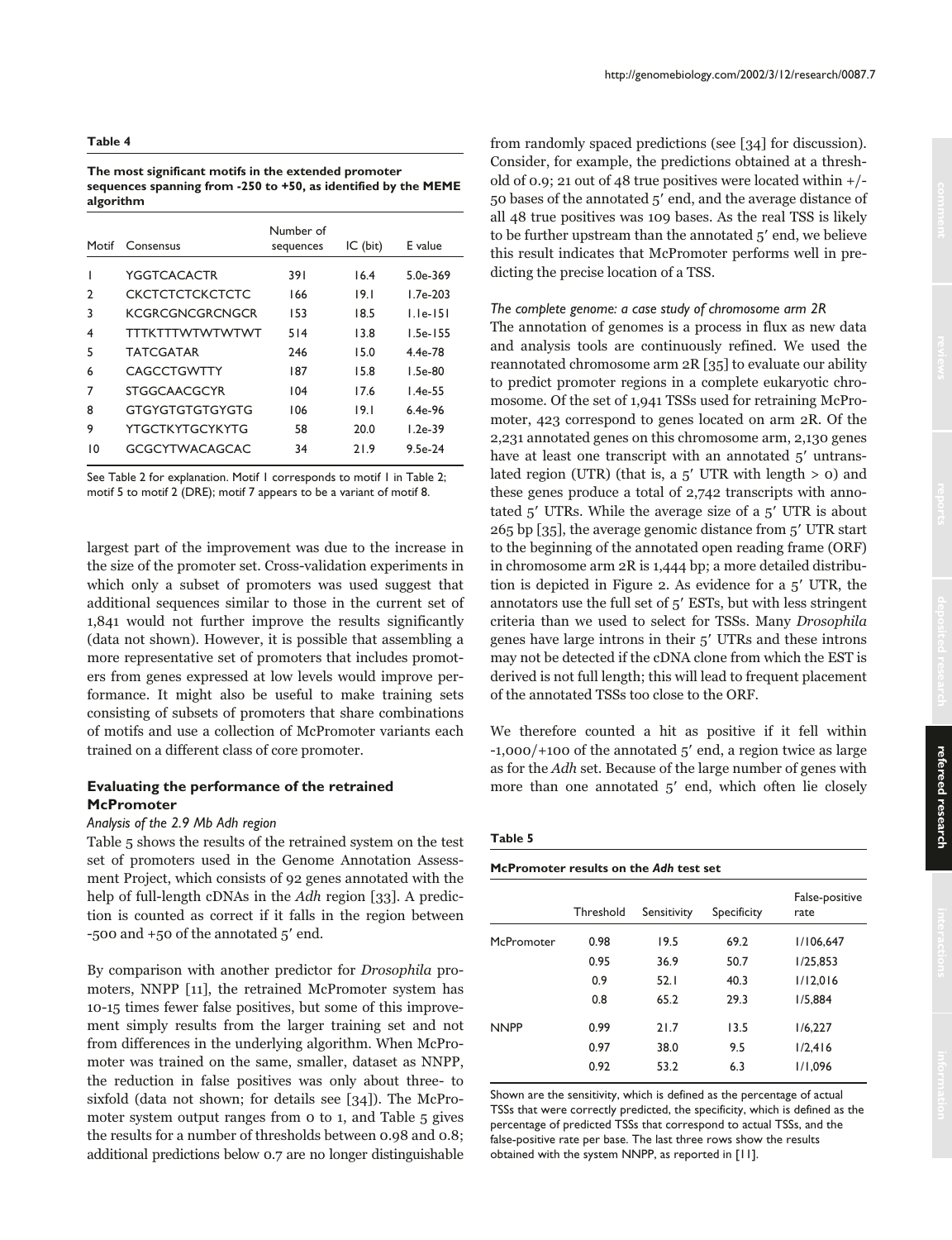

Genomic distance between the predicted TSS and the beginning of the ORF for protein-coding genes with annotated 5' UTRs on chromosome arm 2R of *D. melanogaster*.

together, we did not evaluate success on the level of individual TSSs, but rather on the level of genes; that is, if at least one prediction falls within the positive region of any of its annotated start sites, it is considered as positive hit. At threshold 0.8, 1,232 TSSs referring to 1,176  $(55.2%)$  genes are correctly identified, with one additional prediction every 5,663 bases across the whole chromosome. This is comparable to the performance on the Adh region (see Table 5). We did not pre-filter for low-complexity regions, and 101 genes were left out of the test set because of missing UTR information, so the real false-positive rate is most likely to be lower.

Although it is desirable for a promoter recognition system to be as good as possible when used with no additional information on naked genomic sequence, tools are not used in isolation in a genome annotation project. For example, we used information about the position of genes and considered only the first hit upstream of the translation start codon of each gene, but less than 5 kb upstream of the annotated 5' UTR end. We therefore make at most one prediction per gene - zero if there is no hit above the predefined threshold within the scanned region. Leaving the threshold at 0.8, McPromoter predicts TSSs for 1,017 genes (47.8%) within the -1,000/+100 region, makes no prediction

for 392 genes (18.4%), and delivers predictions outside the - 1,000/+100 region with respect to the annotated TSSs in 721 cases (33.8%).

As more experimental data from mapping TSSs are obtained, it will be interesting to see if the percentage of successful prediction increases. One particularly promising approach will be to use the large amount of additional information we have from 5' ESTs. As described above, we applied very strict criteria for identifying the 1,941 TSSs used in our training set. We have, however, at least one 5 EST for an additional 8,000 genes [20]. Looking for coincidences between the TSSs predicted by McPromoter and the genomic positions of the  $5'$  ends of these ESTs is likely to be a powerful approach. As an initial test of this idea, we ran McPromoter with a very low threshold of 0.75 on the whole genome, and retained all the hits as long as they were more than 100 bp apart. As above, no filtering for repeats and low-complexity regions was carried out. Because of the very low threshold, we generated an average of one predicted TSS every 3,000 nucleotides in the genome. We found that 11,160 - approximately one in seven - of these predictions is on the appropriate strand and within 500 bp of an EST  $5'$  end. If these predictions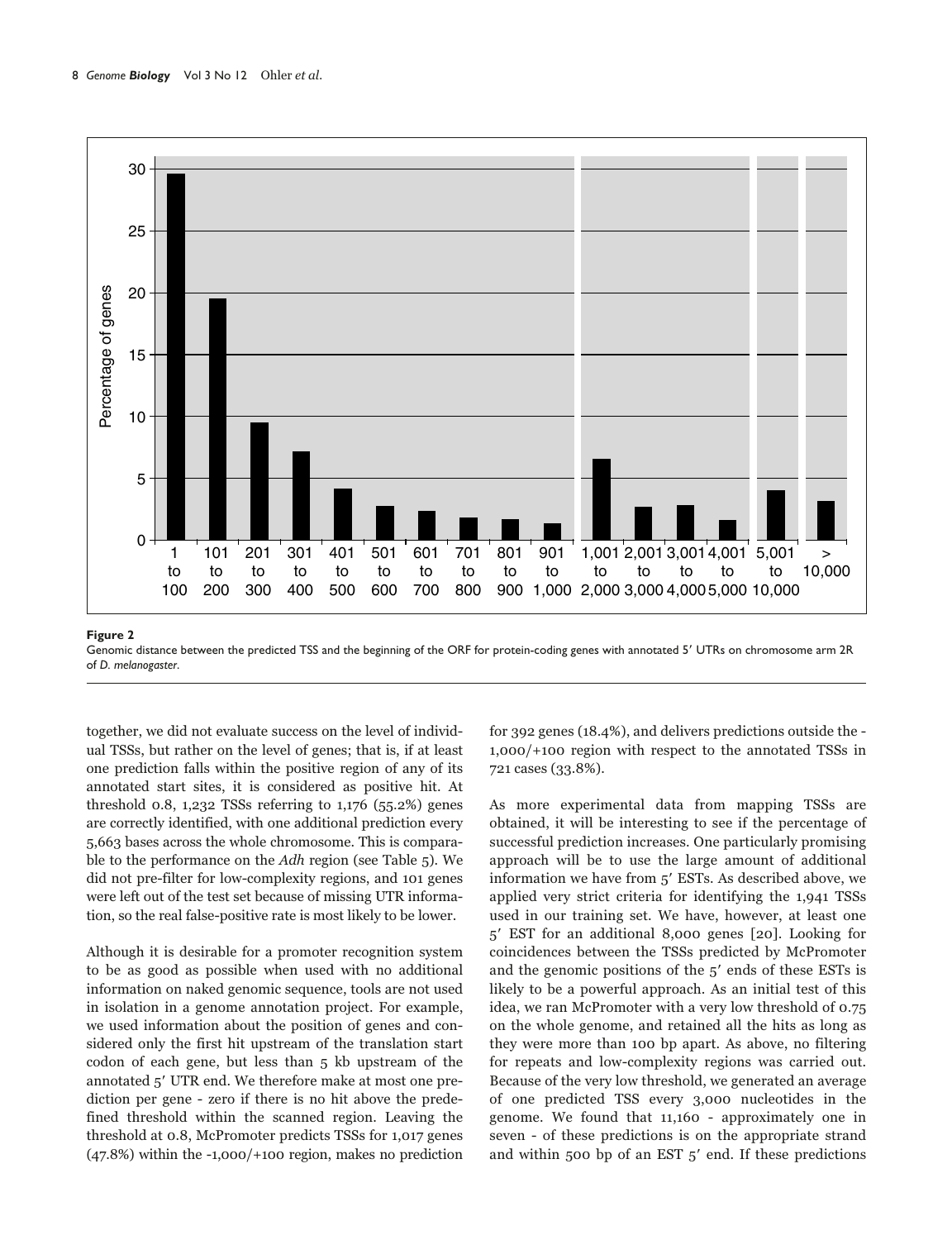are valid, we would expect them to be closer than 500 bp to an EST end. Indeed, we found that 56% of the 11,160 predictions in fact lie within 50 bp of an EST, much higher than would be expected by chance, and in accordance with the results in the much smaller Adh region set. Even when we require co-localization within 10 bp, we still retain 25% of the predictions originally selected to be within 500 bp. The next step is to optimize both the threshold we use for predicting the TSSs and the window size we use for assessing their correlation with  $5'$  EST ends. In the end, we will still need to conduct experiments such as primer extension to distinguish real from false-positive predictions.

#### **A comparison with vertebrate promoter finding**

It is instructive to examine our results on the Drosophila genome in the context of recent work on promoter finding in vertebrates. As a benchmark set, the 'known' genes of human chromosome 22 are widely used, as it was the first completely sequenced human chromosome [36]. The annotation of release 2.3 of May 2001 contained 339 known genes. We applied the first version of McPromoter trained on human data [37], which uses only sequence features and a simple Markov chain model for the whole promoter sequence. Along the guidelines of earlier evaluations, we counted a prediction as correct if it fell within -2,000 and +500 bp relative to the  $5'$  end of the annotation [9,10], and retained only the best hit within a window of 2,000 bases. As a negative set, we used the sequences downstream of +500 until the end of each gene annotation. Table 6 shows the results for different thresholds. Despite the large region where predictions count as correct, the average distance of true positive predictions is about 250 bp, and about 40% of these are located within  $\pm$ 100 bp, making our results comparable to those reported by other groups. For example, Scherf et al. [10] report a sensitivity of 45% on the set of known genes and specificity of 40% for the whole of chromosome 22. They do not attempt to predict the strand of the promoter (and also do not predict TSS locations but rather promoter regions of an average of 555 bp); as our evaluation considers only the sense strand of the genes, the numbers are comparable.

The good results obtained on human data with even a simple sequence model are apparently largely due to the strong correlation of vertebrate promoters with CpG islands.  $60\%$  of the  $5'$  ends of known genes on chromosome 22 are located within CpG islands, regions in the genome that are not depleted of CG dinucleotides and are associated with an open chromatin structure [38]. At 64% sensitivity, 82% of the true predictions by McPromoter are located within CpG islands, and the correlation gets stronger as the specificity increases. This was also reported for other, more recently developed promoter-finding systems [9,10]. Therefore, promoter-finding methods based on sequence information successfully identify almost the exact same subset of promoters, owing to the high correlation

| .<br>$\sim$ | $\sim$ |
|-------------|--------|
|-------------|--------|

| <b>Results of McPromoter on human data</b> |             |                     |  |  |  |
|--------------------------------------------|-------------|---------------------|--|--|--|
| Sensitivity                                | Specificity | False-positive rate |  |  |  |
| 39.5                                       | 72.0        | 1/237.475           |  |  |  |
| 52.8                                       | 62.6        | 1/115,408           |  |  |  |
| 64.3                                       | 36.4        | 1/32,411            |  |  |  |

Sensitivity, specificity and false-positive rate are defined as in Table 5.

with the subset of promoters located within CpG islands [8]. Vertebrate promoter recognition thus appears to be reaching its limit when the models use the proximal promoter sequence as the only information source.

In the only system so far with a significantly better performance and smaller correlation with CpG islands, promoter recognition is guided by a simultaneous recognition of first exons [7]. When we used the version of McPromoter that includes analysis of the physical properties of the genomic DNA, as we do with Drosophila, the true positives are much less correlated with CpG islands (61%), and therefore constitute a broader subset of vertebrate promoters. Unfortunately, the false-positive rate increased roughly fivefold, and the predictions tend to be located farther away from the 5 end of genes [34]. The promoters of vertebrate and invertebrate organisms differ in that invertebrate genomes do not contain CpG islands, a feature of more than half of vertebrate genes [39]. This makes computational recognition of invertebrate promoters, and those vertebrate promoters not found in CpG islands, more difficult.

## **Conclusions**

In this paper, we present a strategy for annotating core promoters in the complete Drosophila genome by a two-step process of 5' EST cluster selection and computational prediction. With the help of a larger training set, we were able to significantly improve the performance of McPromoter, our computational TSS prediction tool. Probably for the first time in invertebrate promoter prediction, the results are sensitive and specific enough to guide verification by subsequent wet lab experiments such as primer extension.

A first analysis of motifs prevalent in core promoters revealed that less than one-third of Drosophila promoters have a consensus TATA box. In contrast, the DRE motif that is part of the recognition site for an alternative transcription initiation complex that utilizes TRF2 [26] is more frequent than previously thought. One surprising result of our work is that there are relatively few recognizable binding sites for known general transcription factors in Drosophila core promoters. Our analysis did, however, reveal previously undescribed or underappreciated motifs,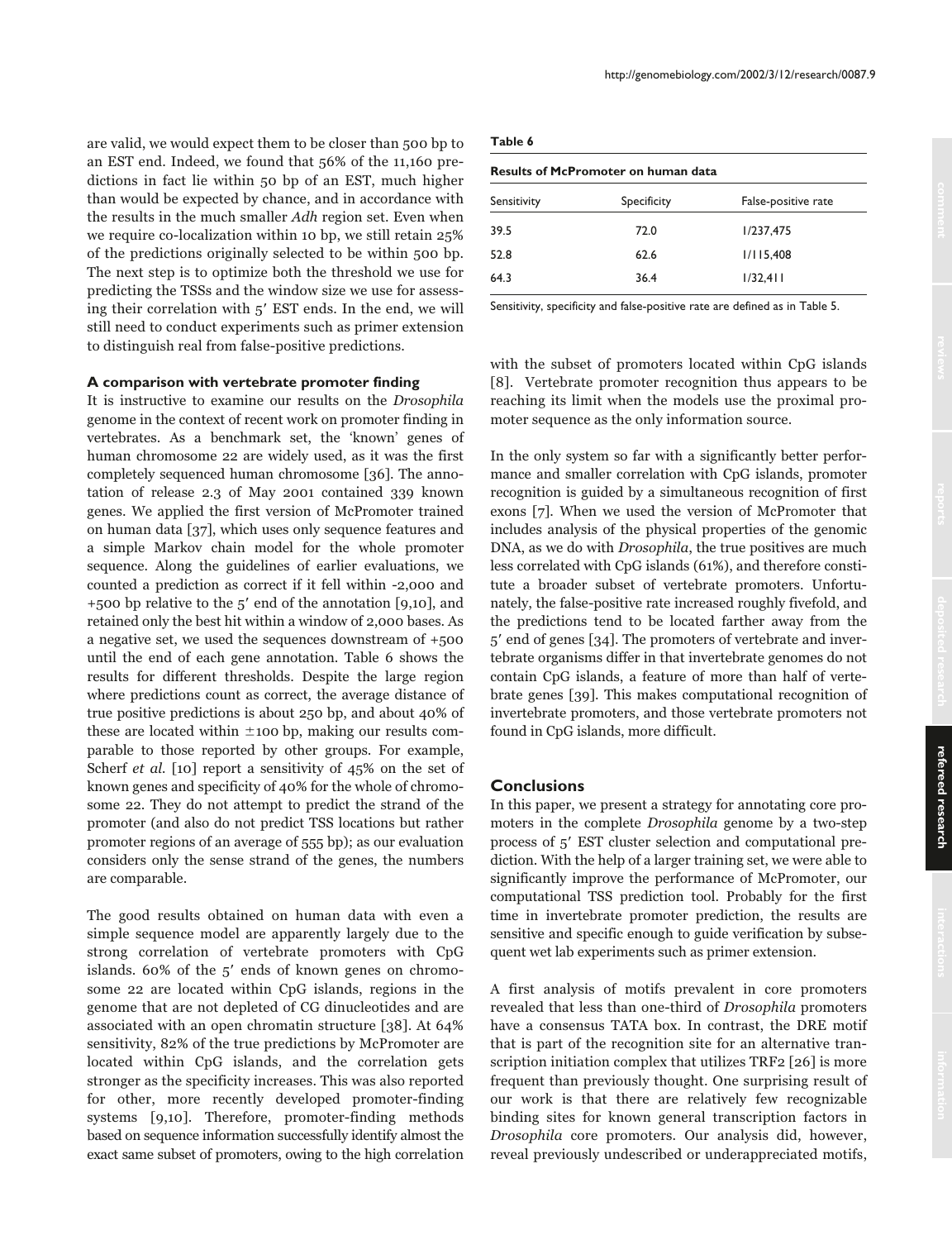an encouraging sign that there are distinct features in Drosophila core promoter regions.

McPromoter is accessible at [32]. The training sets are available from the Drosophila Genome Project website [40]. McPromoter predictions are part of the analysis results in the Genome Annotation Database Gadfly [41].

# **Materials and methods EST clustering**

Alignment and clustering of ESTs on the complete Drosophila sequence are described in detail in [20].

# **Motif finding**

We used the MEME system, version 3.0 [24,25] to look for core promoter motifs using a motif width range of 5-15 bp and zero or one occurrence per sequence. That is, MEME decides during the motif identification whether or not to include a sequence; the numbers of sequences that MEME used for the alignments are given in Tables 2 and 4. We observed that MEME is rather restrictive in deciding whether to use a particular sequence or not; thus, the number of sequences in any given motif alignment is rather small, and searching for binding sites as described below resulted in larger numbers of sequences with a particular motif. We used the standard background model of MEME, which corresponds to the single-nucleotide frequencies in the set. For the analysis of the extended sequences from  $-250$  to  $+50$ , we used a third-order Markov chain as background model, which should prevent the algorithm from reporting ubiquitous short repeat motifs. The background parameters were estimated on the -250 to +50 sequences.

We also applied the Gibbs sampling algorithm for motif identification [27]. Our data set was too large to be submitted to the available web-based sites. We therefore used an implementation adapted to DNA sequence analysis that we could install locally [28] to analyze sequences from -60 to +40 in the same set of promoters used with MEME. As with other implementations of Gibbs sampling, this implementation [28] does not automatically estimate the width of motifs, which we fixed at 10 bases. Also, there is no equivalent of the 'zero or one occurrence per sequence' statistics of MEME; instead, we used a prior probability of 0.075 for motif occurrence. This property makes the identification of rarely occurring motifs intrinsically harder.

### **Searching for binding sites**

To look for binding sites of the motifs, we used the weight matrices as computed by MEME with the program Patser v3d [29]. As the searched regions are rather small, we set a rather low threshold corresponding to a p-value of 1e-3; that is, once every 1,000 nucleotides in a random sequence we can expect to see a score equal or better than the threshold, assuming that the sequence has the same base composition as our core promoter set.

# **Datasets**

To retrain the McPromoter system, we used the newly determined TSSs, and extracted 250 bp upstream and 50 bp downstream of each TSS as training sequences. We constructed a representative set starting from these 1,941 sequences similar to the guidelines of the Eukaryotic Promoter Database [21]: Sequences are only included if they share less than 50% identity in the core promoter region (in our case,  $-60$  to  $+40$ ) to each of the promoters in the growing set. This resulted in a data set of 1,864 sequences. We aligned this set to the Adh region that we use as test sequence, and 23 promoters within the Adh region were removed from that set.

For non-promoter sequences, we started with a representative set of genes compiled in 1999 that comprised 416 singleand multi-exon genes [33]. In addition, we used the genes contained in the Drosophila Gene Collection as of 31 December, 2001. In a first step, we eliminated genes that showed evidence of alternative splicing. The remaining set was aligned to the SWISS-PROT database [42] using TBLASTX [43], and we retained all cDNA entries where the protein completely aligned with the cDNA, and the similarity was above 90% for Drosophila proteins and 40% for non-Drosophila entries.  $5'$  and  $3'$  UTRs were truncated, and the remaining sequences were aligned to the genomic sequence using Sim4 [44], to map the exon-intron structure. This resulted in a set of 264 entries with hits to Drosophila SWISS-PROT entries, and 29 against proteins of other organisms. These sequences were then added one by one to the existing initial set of 416 genes, provided that the similarity of the coding sequence was less than 80% to genes already in the set. A total of 229 sequences were added in this way, resulting in a final set of 645 single- and multi-exon genes. Exons and introns of these genes were then divided into 300-bp long nonoverlapping stretches to generate 2,635 coding and 1,755 intronic sequences of 300 bp each.

## **Computational promoter prediction**

The McPromoter system consists of a generalized hidden Markov model of a promoter sequence, with six interpolated Markov chain submodels representing different segments of the promoter sequence from -250 to +50: upstream 1 and 2, TATA box, spacer, initiator and downstream. It is augmented by a set of Gaussian densities describing profiles of DNA physicochemical properties [45] in the six segments. The likelihoods of sequence and profile segments are finally combined in a neural network classifier, which is trained to output values of 1 for promoter and 0 for non-promoter sequences. Cross-validation tests of 14 different properties such as DNA bendability and nucleosome positioning (compiled in [46]) showed that stacking energy delivered the best classification results for both human and Drosophila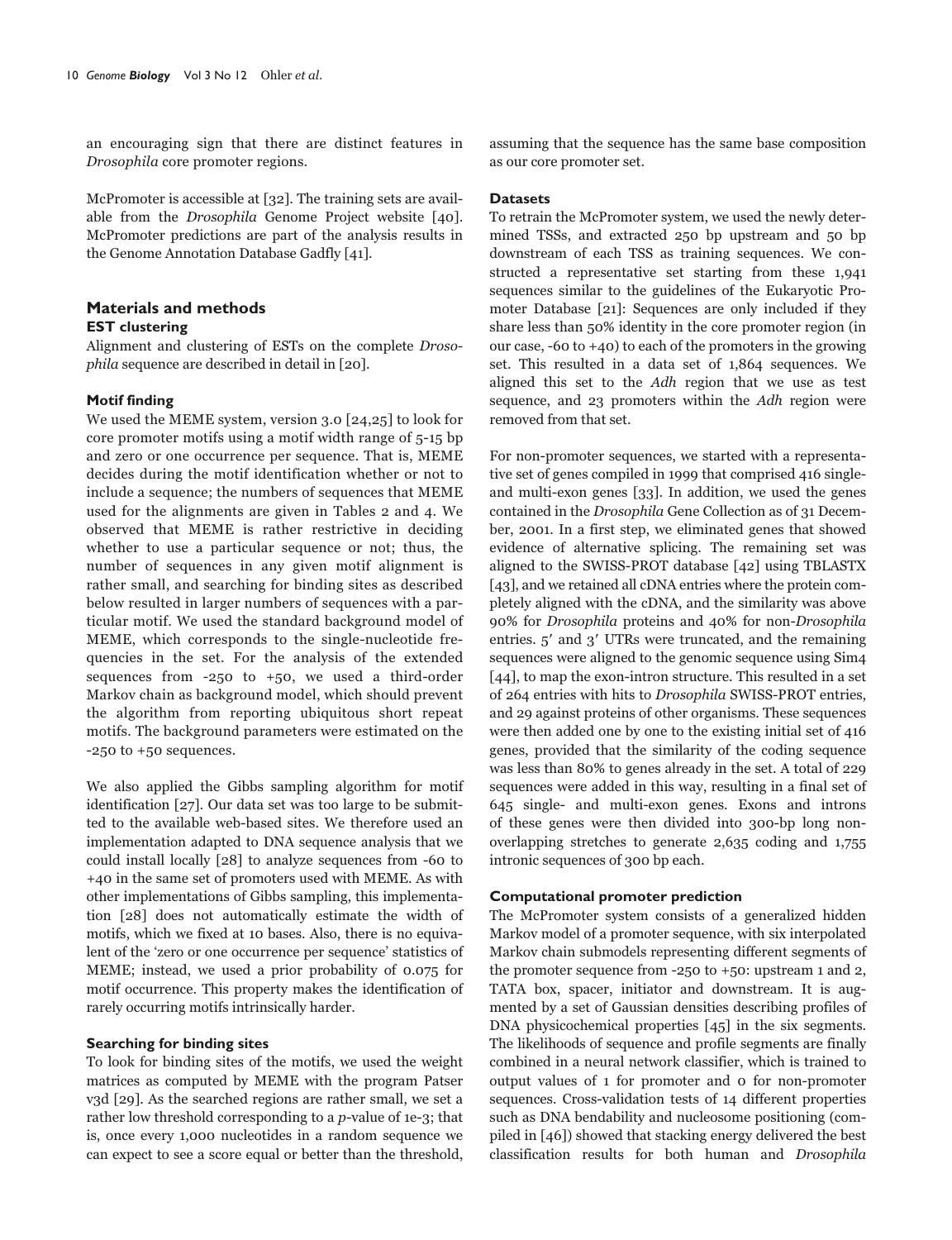sequences when combined with the sequence probabilities. On our previous small Drosophila dataset, a combination of all features by principal-component analysis (PCA, see for example [47]) led to an improvement in classification; however, on the current larger dataset, no additional improvement is observed when using PCA.

We carried out five cross-validation experiments on the new dataset, setting aside one-fifth as a test set and taking the remaining four-fifths for training. The best average cross-correlation value (CC) of promoter versus non-promoter classification was 0.79, with an equal recognition rate of 89.9% and a receiver operating characteristics integral of 9,575.

To localize promoters in genomic sequences, an input window of 300 bp is shifted along both sides of the sequence, and the neural network score as well as the position of the initiator segment is stored for each window. After smoothing the score graph along the sequence, the best local maximum within a certain range is reported if it exceeds a preset threshold on the score. A detailed description can be found in [12,34].

## **Evaluation measures**

For classification into promoter/non-promoter, we used the equal recognition rate (ERR) and the integral over the receiver operating characteristics (ROC) as measures. A ROC curve gives the recognition rate (true positives) for preselected values of false positives, which was in our case 0 to 100% in 1% steps. Then, the trapezoid rule is used to compute the integral numerically. The highest achievable value is 10,000 (100 x 100, the perfect recognition for all rates of false positives); a random classification results in a value of 5,000. ERR gives the recognition performance at the point where the rate of true positives equals the rate of true negatives; the ROC integral judges the performance in a more global manner. We also give the correlation coefficient (CC), defined as:

$$
CC = \frac{(TP \cdot TN) - (FN \cdot FP)}{\sqrt{(TP + FN) \cdot (TN + FP) \cdot (TP + FP) \cdot (TN + FN)}}
$$

where  $TP$  stands for true positives,  $TN$  for true negatives,  $FP$ for false positives, and FN for false negatives; these numbers denote the absolute numbers of correctly and incorrectly classified sequences. CC values should be considered with caution, as they depend on the relative size of the dataset for each class and can therefore generally not be compared across different datasets.

# **Additional data files**

Additional data files containing the following supplementary tables are available with the online version of this paper: Supplementary table 1, showing alignment positions of the most 5' ESTs of the 1,941 selected EST clusters, for Release 2 and the realignment to Release 3; Supplementary table 2, listing the weight matrixes for the 10 motifs shown in Table 2; Supplementary table 3, listing the most frequent GO terms associated with each of the 10 motifs shown in Table 2; and Supplementary table 4 with the raw data for the positional distribution of motif hits (Figure 1).

http://genomebiology.com/2002/3/12/research/0087.11

#### **Acknowledgements**

U.O. thanks the Berkeley *Drosophila* Genome Project informatics group, especially Chris Mungall and ShengQiang Shu for help with the Sim4 alignments and gene sets, the FlyBase curators for sneak peeks at the chromosomes as they were annotated, and many others for helpful discussions. A big thank-you also to Chris Burge and his lab at MIT for support, and for use of the pictogram web server [48]. Georg Stemmer at the University of Erlangen provided the programs for principal-component analysis. We thank Jim Kadonaga and former and current members of his lab at University of California San Diego for detailed and helpful comments on the core promoter analysis and an early draft of this paper. We also thank Robert Tjian and his lab at University of California Berkeley for pointing out the DRE motif and their work on DREF/TRF2 before publication, as well as Audrey Huang, Suzanna Lewis and Mike Eisen for comments on the manuscript. G.M.R. is supported by the Howard Hughes Medical Institute. This work was supported by NIH grant HG00750 to G.M.R.

# **References**<br>L. Latchman D

- 1. Latchman DS: *Gene Regulation A Eukaryotic Perspective*, 4th edn. Cheltenham, UK: Nelson Thornes, 2002.
- 2. Lemon B, Tjian R: **Orchestrated response: a symphony of transcription factors for gene control.** *Genes Dev* 2000, **14:**2551- 2569.
- 3. Smale ST: **Core promoters: active contributors to combinatorial gene expression.** *Genes Dev* 2001, **15**:2503-2508.
- 4. Butler JEF, Kadonaga JT: **The RNA polymerase II core promoter: a key component in the regulation of gene expression.** *Genes Dev* 2002, **16:**2583-2592.
- 5. Kutach AK, Kadonaga JT: **The downstream promoter element DPE appears to be as widely used as the TATA box in** *Drosophila* **core promoters.** *Mol Cell Biol* 2000, **20:**4754-4764.
- 6. Fickett JW, Hatzigeorgiou AG: **Eukaryotic promoter recognition.** *Genome Res* 1997, **7:**861-878.
- 7. Davuluri RV, Grosse I, Zhang MQ: **Computational identification of promoters and first exons in the human genome.** *Nat Genet* 2001, **29:**412-417.
- 8. Down TA, Hubbard TJ: **Computational detection and location of transcription start sites in mammalian genomic DNA.** *Genome Res* 2002, **12:**458-461.
- 9. Hannenhalli S, Levy S: **Promoter prediction in the human genome.** *Bioinformatics* 2001, **17:**S90-S96.
- 10. Scherf M, Klingenhoff A, Frech K, Quandt K, Schneider R, Grote K, Frisch M, Gailus-Durner V, Seidel A, Brack-Werner R, *et al*: **First pass annotation of promoters on human chromosome 22.** *Genome Res* 2001, **11:**333-340.
- 11. Reese MG: **Application of a time-delay neural network to the annotation of the** *Drosophila melanogaster* **genome.** *Comput Chem* 2001, **26:**51-56.
- 12. Ohler U, Niemann H, Liao GC, Rubin GM: **Joint modeling of DNA sequence and physical properties to improve eukaryotic promoter recognition.** *Bioinformatics* 2001, **17**:S199-S206.
- 13. Levitsky VG, Katokhin AV: **Computational analysis and recognition of** *Drosophila melanogaster* **gene promoters.** *Mol Biol* 2001, **35:**826-832.
- 14. Haas BJ, Volfovsky N, Town CD, Troukhan M, Alexandrov N, Feldmann KA, Flavell RB, White O, Salzberg SL: **Full-length messenger RNA sequences greatly improve genome annotation.** *Genome Biol* 2002, **3:**research0029.1-0029.12.
- 15. Carninci P, Shibata Y, Hayatsu N, Sugahara Y, Shibata K, Itoh M, Konno H, Okazaki Y, Muramatsu M, Hayashizaki, Y: **Normalization and subtraction of cap-trapper-selected cDNAs to prepare full-length cDNA libraries for rapid discovery of new genes.** *Genome Res* 2000, **10:**1617-1630.